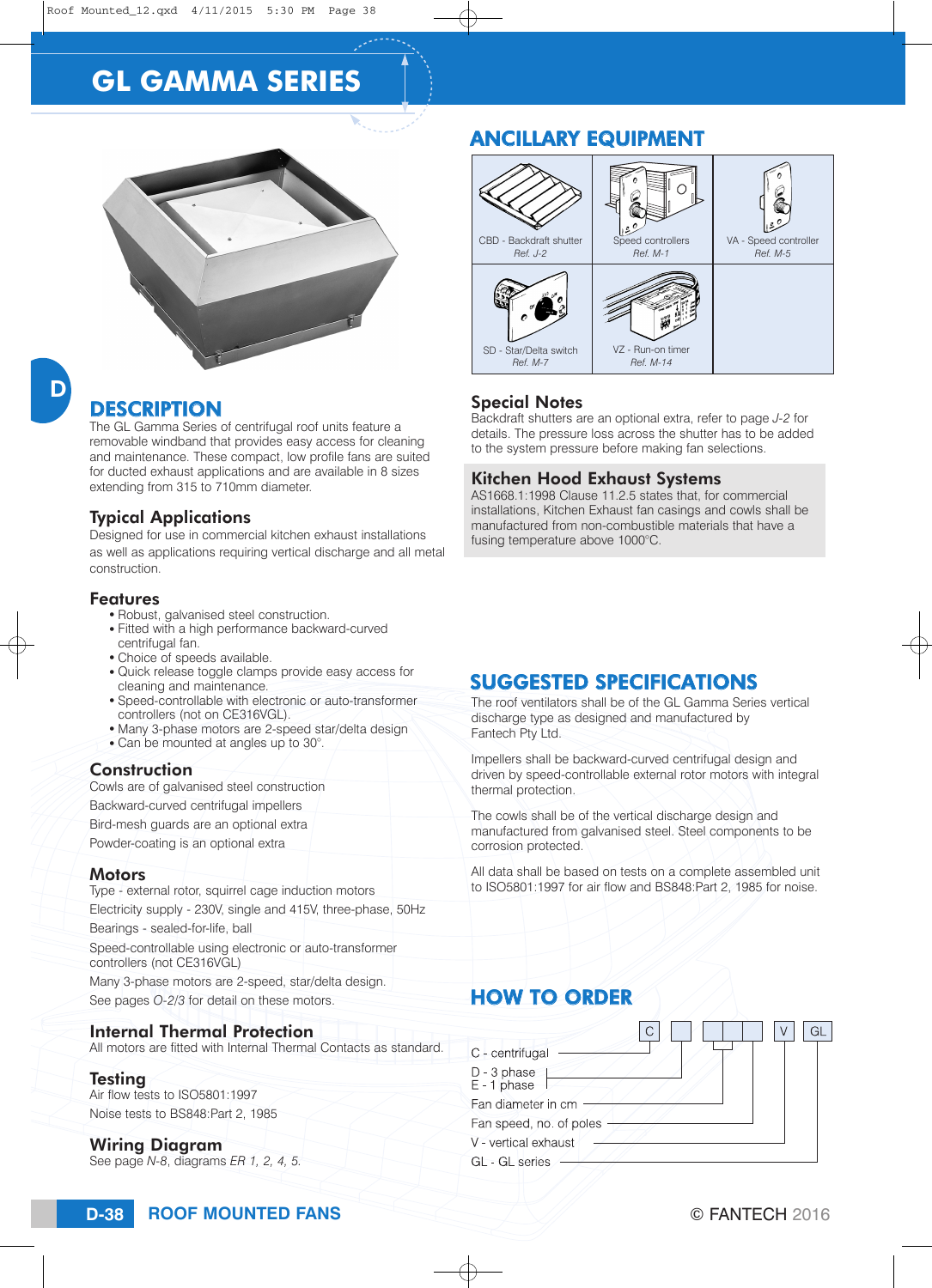# **GL GAMMA SERIES**

×

D

# TECHNICAL DATA & NOISE LEVELS

| <b>Model</b> | Nom.         |       |             | Avg $dB(A)$ @ 3m |            |       |      |            |    |     |     |                                    |                |    |                |                |
|--------------|--------------|-------|-------------|------------------|------------|-------|------|------------|----|-----|-----|------------------------------------|----------------|----|----------------|----------------|
| CDVGL        | <b>Speed</b> |       |             | Low Air High Air | CE., 1 ph. |       |      | CD., 3 ph. |    |     |     | In-duct Spectrum Corrections, dB** |                |    |                |                |
| <b>CEVGL</b> | r/s          |       | <b>Flow</b> | <b>Flow</b>      | kW         | Amps* | kW   | Amps*      | 63 | 125 | 250 | 500                                | 1 <sub>k</sub> | 2k | 4k             | 8k             |
| 314.         | 23           | Inlet | 47          | 48               | 0.15       | 0.66  | 0.18 | 0.37       | 35 | 29  | 21  | 18                                 | 10             | 10 | 8              | $\overline{c}$ |
| 316.         | 15           | Inlet | 40          | 42               | 0.07       | 0.54  | 0.09 | 0.15       | 34 | 26  | 22  | 18                                 | 12             | 12 | 6              | $\Omega$       |
| 354.         | 23           | Inlet | 52          | 51               | 0.28       | 1.25  | 0.19 | 0.51       | 28 | 26  | 22  | 19                                 | 10             | 12 | 11             | $\mathbf{1}$   |
| 356.         | 15           | Inlet | 43          | 43               | 0.07       | 0.32  | 0.13 | 0.22       | 33 | 25  | 22  | 19                                 | 14             | 8  | 3              | $\Omega$       |
| 404.         | 23           | Inlet | 56          | 54               | 0.49       | 2.20  | 0.45 | 1.40       | 28 | 26  | 21  | 18                                 | 11             | 12 | 12             | 5              |
| 406.         | 15           | Inlet | 44          | 44               | 0.17       | 0.80  | 0.23 | 0.73       | 33 | 28  | 22  | 19                                 | 14             | 10 | $\overline{7}$ | 3              |
| 408.         | 11           | Inlet | 39          | 40               |            |       | 0.16 | 0.30       | 33 | 26  | 19  | 16                                 | 14             | 14 | 12             | 3              |
| 454.         | 23           | Inlet | 59          | 57               | 0.76       | 3.50  | 0.77 | 1.47       | 27 | 25  | 20  | 17                                 | 11             | 12 | 12             | 8              |
| 456.         | 15           | Inlet | 47          | 46               | 0.43       | 2.00  | 0.44 | 0.90       | 31 | 30  | 21  | 18                                 | 13             | 11 | 9              | 5              |
| 458.         | 11           | Inlet | 41          | 43               |            |       | 0.15 | 0.35       | 33 | 26  | 19  | 16                                 | 14             | 14 | 12             | 3              |
| 504.         | 23           | Inlet | 62          | 61               | 1.30       | 5.70  | 1.39 | 2.70       | 26 | 26  | 21  | 15                                 | 12             | 12 | 12             | $\overline{9}$ |
| 506.         | 15           | Inlet | 50          | 50               | 0.53       | 2.50  | 0.65 | 1.20       | 30 | 29  | 22  | 16                                 | 12             | 10 | 8              | 6              |
| 508.         | 11           | Inlet | 43          | 45               | 0.23       | 1.15  | 0.30 | 0.50       | 32 | 26  | 20  | 16                                 | 14             | 13 | 12             | 4              |
| 564.         | 23           | Inlet | 65          | 65               |            |       | 2.16 | 4.10       | 26 | 27  | 23  | 14                                 | 13             | 12 | 12             | 10             |
| 566.         | 15           | Inlet | 54          | 54               | 0.84       | 4.10  | 0.69 | 1.45       | 29 | 29  | 23  | 15                                 | 12             | 10 | 8              | $\overline{7}$ |
| 568.         | 11           | Inlet | 44          | 47               | 0.32       | 1.50  | 0.39 | 0.79       | 30 | 27  | 22  | 15                                 | 15             | 11 | 11             | 6              |
| 634.         | 23           | Inlet | 69          | 70               |            |       | 4.30 | 7.35       | 24 | 28  | 24  | 12                                 | 13             | 11 | 12             | 10             |
| 636.         | 15           | Inlet | 60          | 58               |            |       | 1.10 | 2.20       | 28 | 29  | 24  | 14                                 | 12             | 10 | 8              | 8              |
| 638.         | 11           | Inlet | 46          | 50               |            |       | 0.68 | 1.20       | 28 | 27  | 23  | 14                                 | 14             | 9  | 10             | 6              |
| 716.         | 15           | Inlet | 63          | 61               |            |       | 2.20 | 4.30       | 28 | 29  | 24  | 14                                 | 12             | 10 | 8              | 8              |
| 718.         | 11           | Inlet | 48          | 53               |            |       | 0.66 | 2.00       | 28 | 27  | 23  | 14                                 | 14             | 9  | 10             | 6              |
| 711.         | 9            | Inlet | 41          | 46               |            |       | 0.28 | 1.20       | 28 | 27  | 23  | 14                                 | 14             | 9  | 10             | 6              |
|              | .            |       |             |                  |            |       |      |            |    |     |     |                                    |                |    |                |                |

Electrical data in **bold** type refers to fans fitted with 2-speed star/delta motors as standard.

\* Amperages shown are a guide only, refer to our Sales Department for accurate figures at time of order.

\*\* Add the In-Duct Spectrum Corrections to the closest dB(A) level shown on the fan curve to obtain the In-Duct Sound Power Levels on the Inlet Side of the unit.

† The CE316VGL is not speed controllable.

# DIMENSIONS



| <b>Model</b><br><b>CDVGL</b><br><b>CEVGL</b> | A⊡  | Bп  | С  | D   | Eп   | Approx.<br>weight<br>kg. | Approx.<br>volume<br>${\rm m}^3$ |  |
|----------------------------------------------|-----|-----|----|-----|------|--------------------------|----------------------------------|--|
| 314<br>316                                   | 310 | 410 | 50 | 310 | 520  | 16                       | 0.10                             |  |
| 354                                          | 400 | 500 | 50 | 420 | 670  | 26                       | 0.22                             |  |
| 356<br>404                                   |     |     |    |     |      |                          |                                  |  |
| 406<br>408                                   | 400 | 500 | 50 | 420 | 670  | 26                       | 0.22                             |  |
| 454                                          |     |     |    |     |      |                          |                                  |  |
| 456<br>458                                   | 620 | 720 | 60 | 525 | 900  | 49                       | 0.50                             |  |
| 504                                          |     |     |    | 525 | 900  | 57                       |                                  |  |
| 506<br>508                                   | 620 | 720 | 60 |     |      | 51                       | 0.50                             |  |
| 564<br>566                                   | 620 | 720 | 60 | 525 | 900  | 65                       | 0.50                             |  |
| 568                                          |     |     |    |     |      | 56                       |                                  |  |
| 634<br>636                                   | 710 | 810 | 60 | 665 | 1160 | 97                       | 1.03                             |  |
| 638                                          |     |     |    |     |      | 78                       |                                  |  |
| 716<br>718                                   | 710 | 810 | 60 | 665 | 1160 | 95                       | 1.03                             |  |
| 711                                          |     |     |    |     |      | 83                       |                                  |  |

| Scan the QR Code                        |  |
|-----------------------------------------|--|
| to view wiring                          |  |
| diagrams or more<br>information online. |  |
|                                         |  |